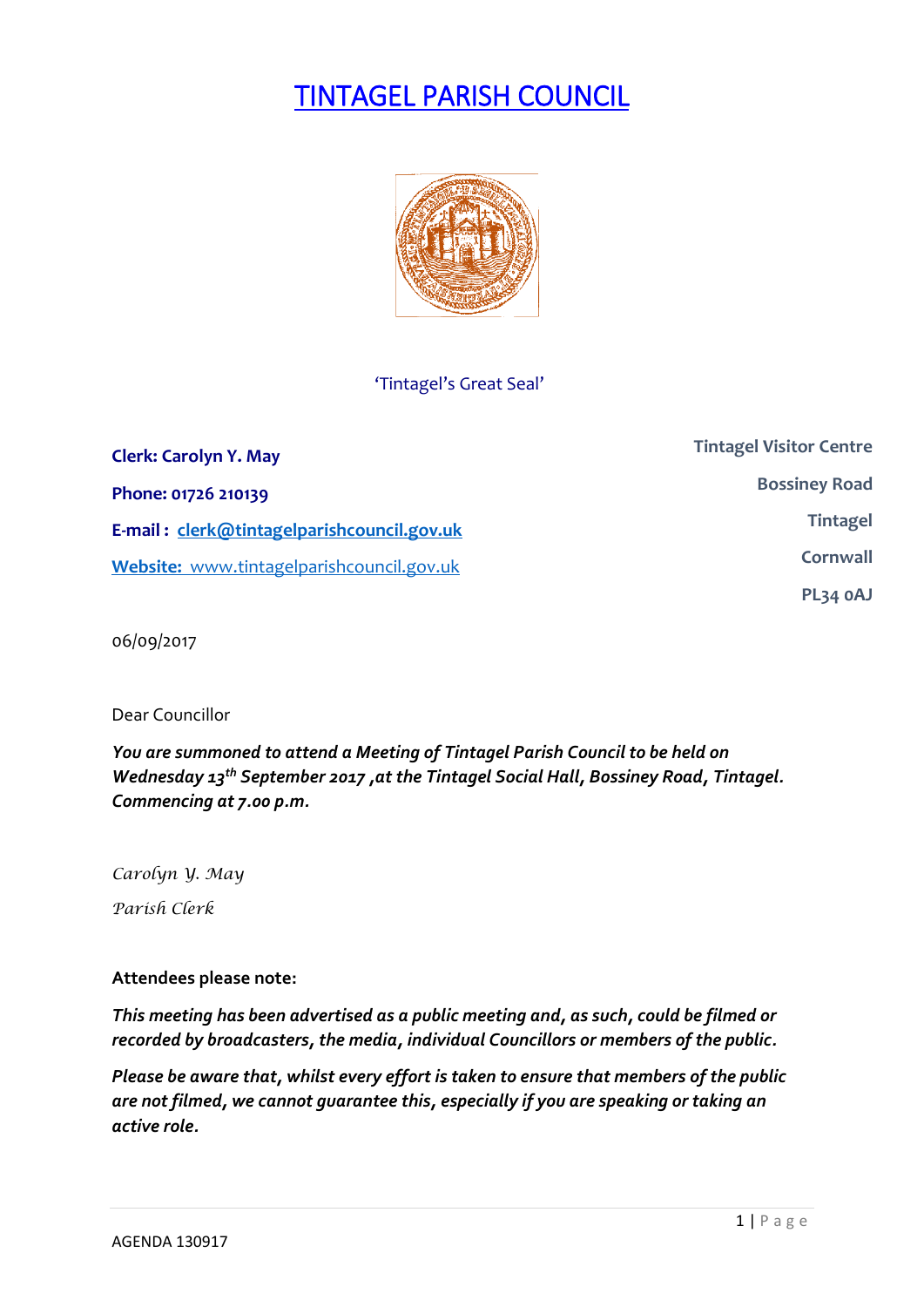**Apologies**

**Declarations of Interest**

**Invitation to members of the public to speak prior to meeting, (10 minutes allowed for this item. Speakers may only refer to items listed on the Agenda).**

#### **AGENDA**

- 1. **Reports** CC Councillor Barry Jordan
- 2. To Approve the Minutes of the previous meeting on the 18<sup>th</sup> August 2017 and matters arising (Appendix A).
- 3. Matters residual from the Parish Council Meeting of the 18<sup>th</sup> August 2017;
	- 3.1 The purchase of a photocopier for the use of TVC and PC to produce leaflets and maybe News Letter – Cllr. Dyer/ Wickett
	- 3.2 Parish Council Procedures Cllr. Wickett
	- 3.3 The Visitor Centre Cllr Dyer/ Cllr Wickett
	- 3.4 A breakdown of the Clerk's hours Cllr Dyer
	- 3.5 Update on refurbishment of Trevena Square Cllr Hart
	- 3.6 Conflict of interest not declared at TPC meeting  $7<sup>th</sup>$  June 2017 Cllr Hart
	- 3.7 Role within TTCC Cllr Hart
	- 3.8 Tintagel Toilets (TVC and Trevena)
	- 3.9 Cleanliness and maintenance improvements achieved
	- 3.10 Cash collection process
	- 3.11 Nominated Maintenance Contractors (Plumbing/heating/drainage and Electrical)
- 4. **Social Hall Improvements** Cllr Roger Wickett
- **5. Code of Conduct**

## **13th September 2017 Agenda Items**

- **6. Minutes of the 7 th/15th June 2017**
- **7. Planning Applications/ Decisions (Appendix B)**
- **8. Trebarwith Toilets Cllr. Hart**
- **9. Trevena Square Tree**